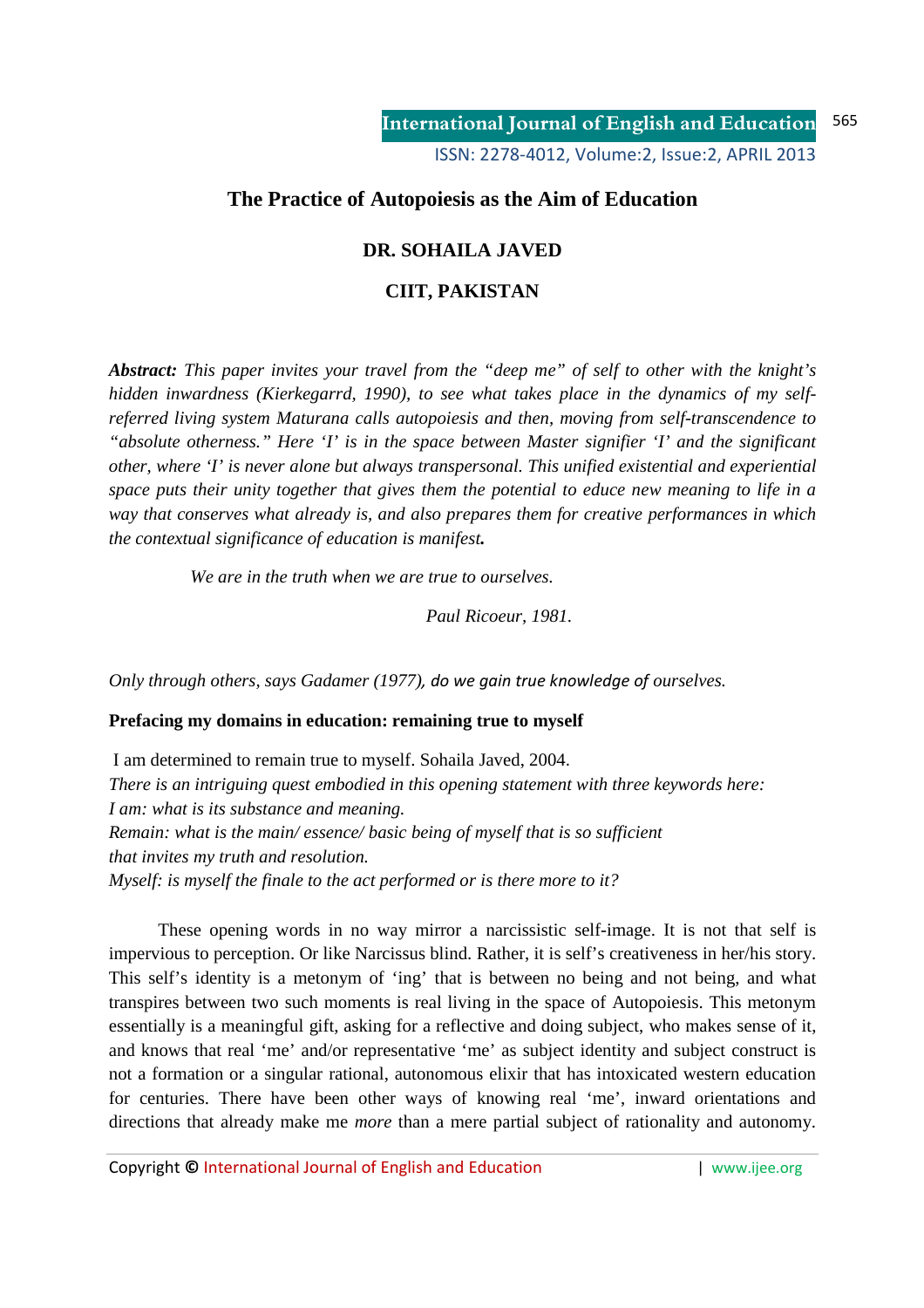This is "religious inwardness," or what Kierkegaard calls the truly ethical point of view a "rebirth" (in Dooley, 2001) to actuality. It points to (e)motions and other fine susceptibilities as imagination, intelligence, desire, dreams, will and intentions, and spiritual sense that, without suspect or suspicion, form our internal consciousness, our essence, and are some-things we have and need sense to cultivate, nurture, blossom.

 Education that is holistic and humanistic can provide and pique and enhance this es*sence* and sense, and help its progression on nurturing sites so that subjects become fully human and capable of "exercising their individual and intentional agency" (Usher and Edwards, 1994) for individual and collective human development. Ignorance of this fundamental and higher potential, makes or mars us, is an open answer and challenge to who and what I am, and what I do in the educational domain of existence. All educational humanists, I expect will transgress the modern/postmodern boundaries and enter with me, into the warm and moist womb of humanity where we all begin the journey of our human becoming.

 Education then, is another collaterally arranged social womb in which identity is forever processed and performed, made sense of, and for all time seen as an explicit purposeful mission. This narrative construct, compounded with love and compassion as essential gifts, not only perceives the meaning of self but also the significance of self. Selfhood, then as I see, is a social construct, a unity with its own organization, autonomous entity that begins as some-thing, and moves always already to some-thing afar. This some-thing is our essence, our spiritual presence, our identity as human that carries an essence of wisdom and goodness that is our authenticity, spent in living with Truth, what to Ricoeur is being-in-truth. This forms the foundation on which this social construct is to grow and blossom. This fundamental notion of the social and essential subject goes beyond the "modernist notion of the autonomous and essential subject that has been under attack for decades, by psychoanalysts such as Michel Foucault, by postcolonial theorists such as Edward Said and Homi Bhabha" (Claudia W. Ruitenberg, June 2001). It cannot grow in isolation for then 'Be yourself' (that is authentic) and 'Be who you want to be' (that is autonomous), that were modern education's prescribed learning outcomes may be a selfhood construct (Butler, in Ruitenberg, 2001), but in essence, are an explicit selfish objective.

 My notion of selfhood as construct, which has essence and sense embedded in it and a mission to use it for meaningful and significant humane purposes, is the subject in this paper. Entry, encounters and embraces as such are essential to our being and becoming, and I contend, more particularly with a touch of transcendence and inclusion in education are the necessary potential that could transform representative selves into a contingent production of meaning and significance. The transcending self, as I see it, with all its essential gifts remains as a nothing combine of 'I and not I'. This self, with a "desubjectivized subjectivity" (Ricoeur, 1981) is not an abyss, the chaos of virtual nothingness, annihilating unbecoming feature of self. On the contrary, it is a self- conscious self-cremating depth, where self sees self on the edge, an abyss of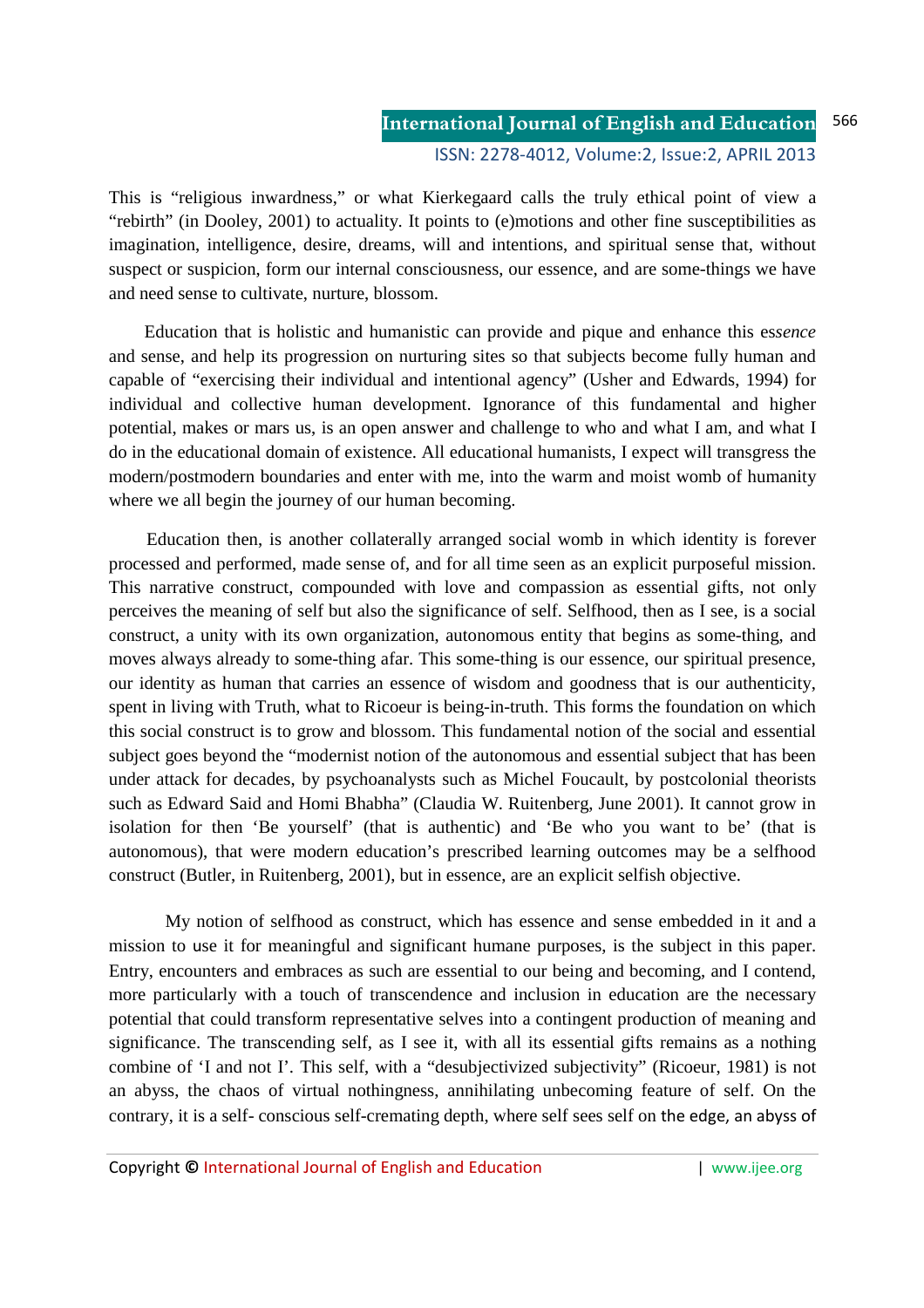creative nothingness, opening up in the center of our soul, in full colors of spirit. And 'it' remains always within grasp to be recognized, remembered and lived always as a passionately concentrated human in communication and communion with humans. This being then, becomes the ultimate subject of education and its shepherds. This particular identity is understood to be the one that is connected internally to a specific content that is beyond gender, race, color or creed. Its structural feature defines all identities as sharing a constitutive humanness, the shared and equal condition of all identity-constitution, a veritable creation.

 This difference is a shared human predicament and the perspective it opens is the immense difference that particular identity can make when combined with other such identities for performances of our subject positions without that "shaking our foundation" that is our essence, and that can be carried outside "conventional oppressive positions" (bell hooks, ) in education. We are born to manifest this essence, but always remembering the underlying continuum of nothingness, of death, which threatens to make life meaningless, but can become our resource to reality. Our human becoming then, is the proposition for education. Postmodernism's exclusive claim for identity, gender and race issues is disregard for thought currents that have flowed continually with concern for 'self and other' in other historical constructs and contents. Both east and west have given themselves up to self-psychology, selfphilosophy, self-ethology, pertinent to different world views that emerged at particular times. The reawakening in the west, now is an opportune event for seers from both east and west to *see each other* as a combine from a global perspective.

 The self is an indispensable principle of being itself, and its integral, potential presence as "the locus of permanence" remains as self's own integral, potential presence, "the center of power" in self's center, (Shalom, 1984). This self as such has been, and will always be a worthy topic for serious cognizance. Its deep inlays take us to the Source of our formation and development, and bring us up along with it as "successive acts of appropriation," taking hold of us, sustaining us for as long as we grow and transcend in meaningful and coherent ways, that is by more knowing and "change from 'beginning' to 'end' " (Polkinghorne, 1998, in Sullivan, 1999). Only in the last three decades there has been a shift in western psychology back to the subject's consciousness of self. Beginning with Freud's The Ego and the Id, and onto Heinz Hartman, Jacobson, Maslow and Branden, the study of the nature and function of the self-system has now become the locus of attention. Quite interestingly, this charismatic subject has been the ruling passion of eastern and western mystics and saints, and before that, always of the locus of Necessity. It defines their essential belief-system and intellectual pursuits. Misappropriating it as side issue would be injustice to the open and liberating expanses of education. The self is chameleonic, and adopts different roles/ rules as the vehicle of development, growth, and transcendence. Its spiritual growth calls us to look within for insight that may be transformational. This is the base from which the vast task of human solidarity can begin.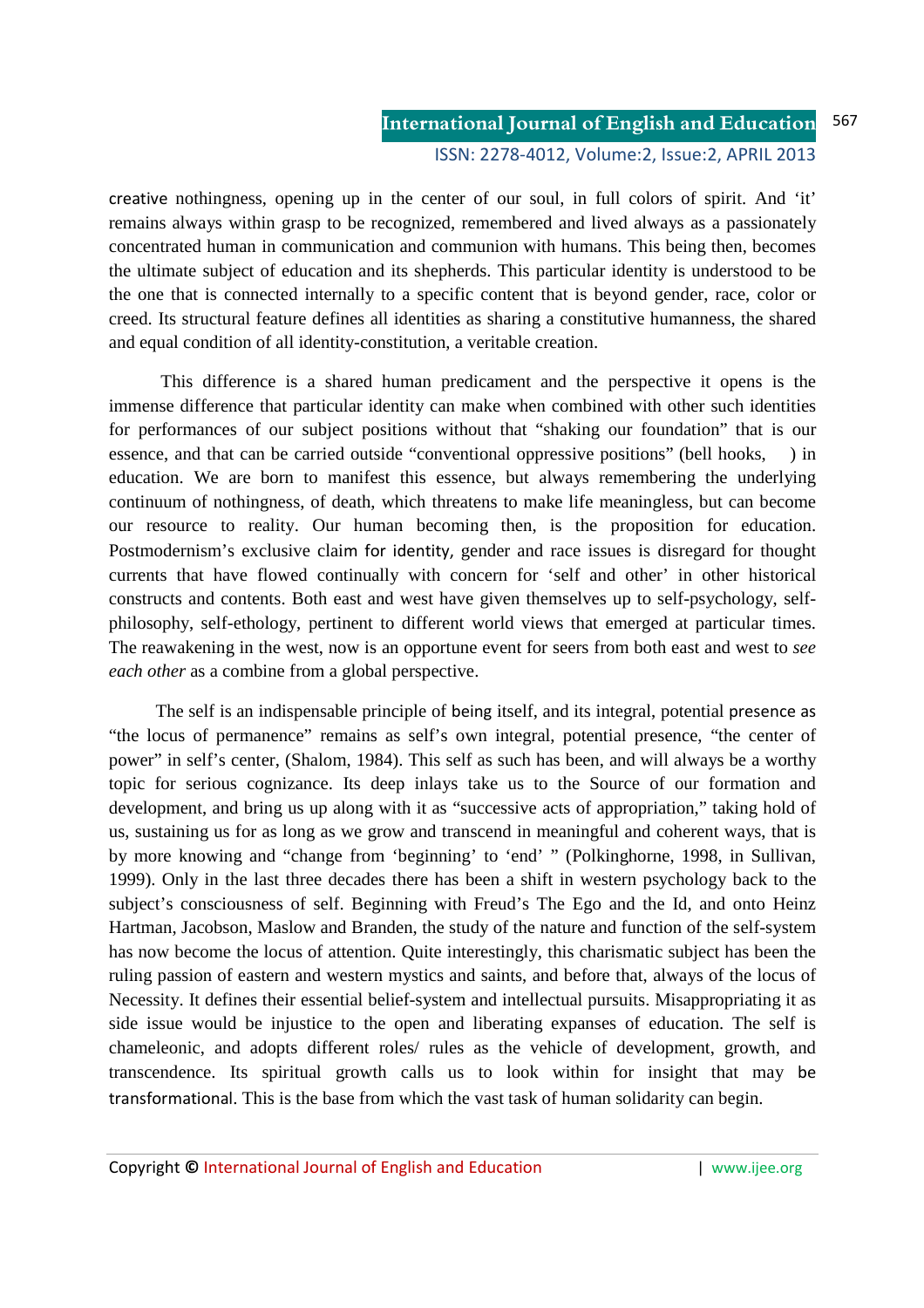### **A Unique Sublime Image of Self**

 A trapeze through Ted Aoki's seamless waltz, penned down for curricular eyes as Narrative and Narration in Curricular Spaces (1996), I came across Zizek's insight (1993): "The image of the rebels waving the national flag with the red star, ----- of national life, there was nothing but a hole in its center. Zizek continues:

> *It is difficult to imagine a more salient index of the 'open' character of a historical situation in its becoming-------------of that intermediate phase when the former Master Signifier, although it has already lost the hegemonic power, has not yet been replaced by the new one..*

The enthusiasm of the rebels in that sublime moment situates the open self in another moment, where tarrying with its negative at the center, it may perceive the centrist ethos of all. So welcome to another self tarrying with the negative in the singular moment with all in the center. This no-thing space as the identity of "deep me" (Homi Bhabha, 1994) identifies the pure subjectivity of all identifiers and the "groundless ground of ambiguity that marks the human condition" (Ted Aoki, 1990). Like my simple grounding of nothingness, it is a site of viable novelty for talking nothingness that is vociferous for new vibrant original activity, which carries sense of full engagement and enjoyment.

 Borrowing Maturana's term "autopoiesis" (1980) for the autonomous organization of the "self-referential systems," I see self as "a self-referred system…that could only be characterized with reference to itself…is a living system without reference to a context." Agreeing with its self-referentiality, I take it beyond to the larger Context of which it is an integral part, the Selfreferred System of the Cosmic Universe that is participant essential of the self, with the self living its diversity within its autonomous entity. That this system exists is an existential proof of the spontaneous way it arises. It lives in self as self lives it, naturally, directly, immediately. Maturana'a autopoietic ambience makes it a context within itself…without notions of purpose, goal, and use or function… an autonomous entity*…* living naturally as a living system so that whatever takes place in this *space* as living system, takes place as necessarily and constitutively determined in relation *to* itself. Being defined as unity through self-reference is its manner of autonomy and the basic circularity of its components. On this fathomless space of intimate narration, purpose, use, function or goal emerges spontaneously out of it's own organization as its eventual choice, where the united yet autonomous entity builds internets of relationshipswebs coextensive, buoyed by its intrinsic, innate ever-living relationship with the Cosmos, that Maturana calls "the conditions in which different chemical processes can be concatenated to form topological unities that constitute relational networks in the auopoietic space" (1980).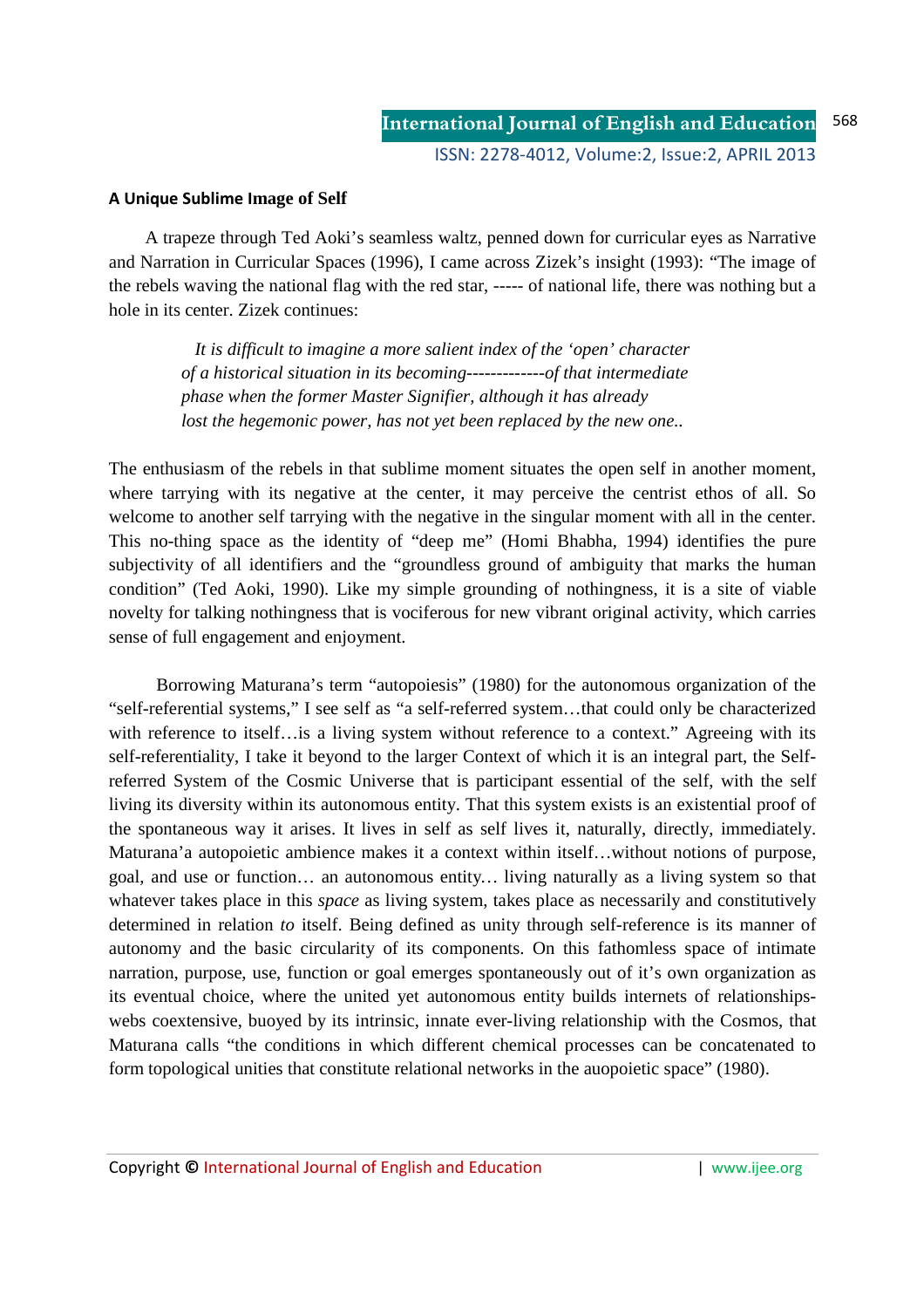This space has its urgency for the positive but never forgets the way it trapezes the negative – that is pure transparent nothingness- that is "the empty space of narration" between no being and not being. This is the natural condition of each component of the living system. It arises spontaneously and then, under the necessarily and constitutively determined system, the component's chemical processes concatenate to form and live it's unities with the Being and beings, and then die its own constituted life, while passing on its legacy to the ongoing components of the autopoietic system. And while living its own existence, this organism, even while "operative in the phenomenal domain," steps back to see its operations, the object of the description. This combines creation and praxis as these are experienced in the living ex-change program of education, where they operate with self's organizational unity.

 Before entering this dynamic site, I invite your encounter with the really real of Maturana's autopoiesis, characteristic of the organization and operation of the living systems in the physical space that appeared as 'Biology of Cognition.' In his search for a complete linguistic description that conveyed the "central feature of the organization of the living, which is autonomy," in response to his first grave concern: what is the organization of the living? It at once invites bare attention to the structure of the organism that permits it to operate adequately in the medium in which it exists. His second concern: what takes place in the phenomenon of perception invites description of the observer as s/he is operative in the phenomenal domain and is the object of the description. Maturana, finding himself in a dilemma whether "to follow the *path of arms* (praxis, action) or the *path of letters* (poiesis, creation, production), and his eventual choice to attempt at poiesis, invented the word he needed: autopoiesis. This word directly explains what happens in the dynamics of the autonomy proper to living systems, and so his choice of the word.

 From Maturana's autopoietic space, the basic structure of this organism and its operation in the phenomenal space has the essence of alterity, and creativity and living creatively as a way of being, and compassionate communication as a mode of relation in the domain of doing organisms. We are all knowing and social (participating) beings by virtue of our unity, organization and structure, which it generates in its interactions with other unities. Does it serve my purpose that we interact through the simple interplay of our properties, our "natural sociability," and through a living interconnection what Maturana calls "recurrent interactions," we can initiate in each other a structural change and select in each other a structural change but "without loss of organization." Understanding the "internal dynamics of states as composite unities" and interacting with them "as simple unities" in the environment in which we behold them, and respecting their autopoiesis, their autonomous entity, we can enter the dynamic space of interbeing and interrelationship that characterizes living in the human world, and achieve what Miskawayh (in Zurayk, 1968) calls "anthropine eudemonia" (human happiness).

With autopoietic understanding and its practice of "structural coupling" in "absolute otherness" (Hegel, in Maturana, 1980), we can live a natural social system in our own selected domain/discipline and see our self-referentiality becoming and engaging a powerful metapoiesis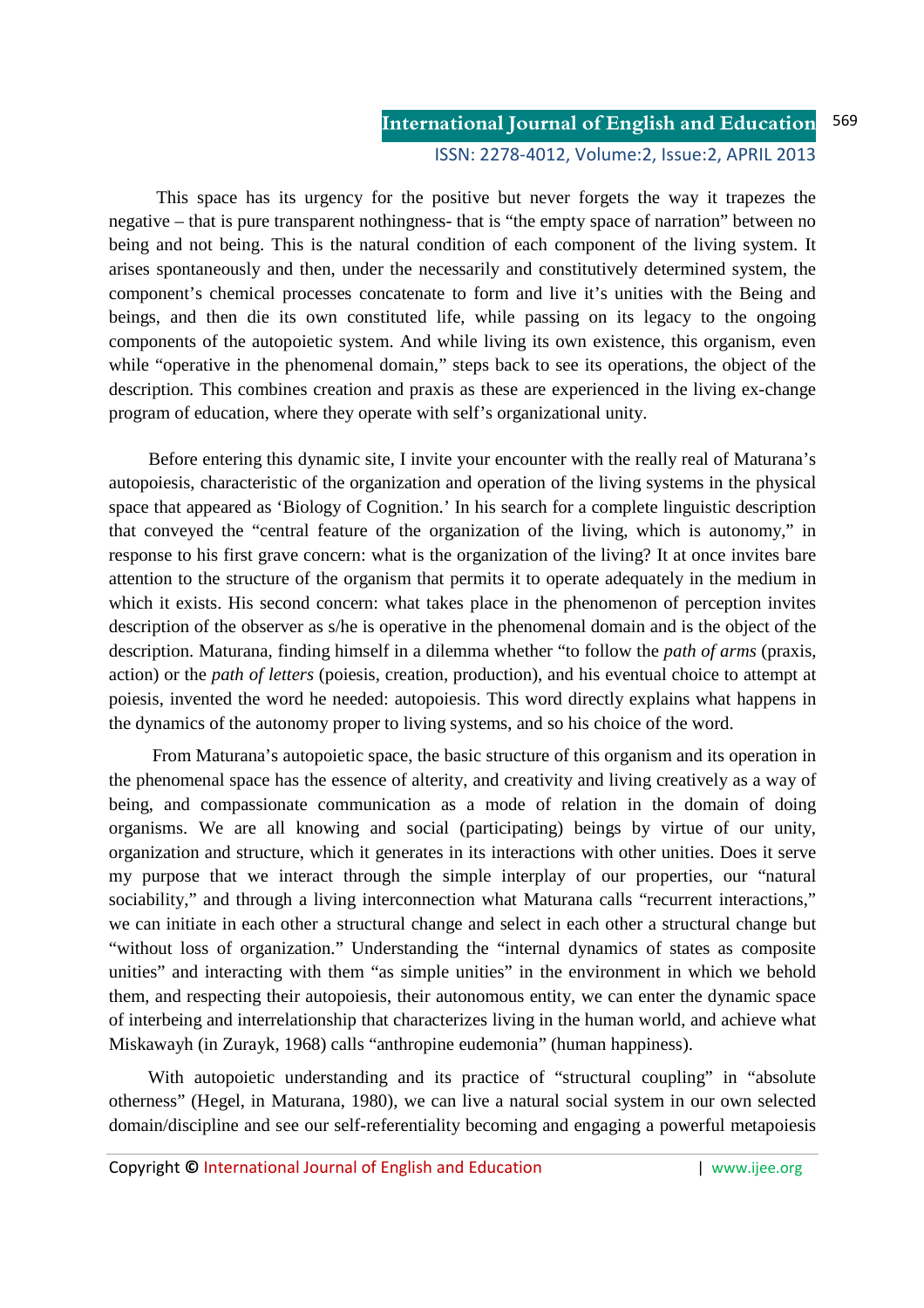en route our human referential world. Imagine the social wonder that can get created if the basic stable structure of the human component is realized and lived throughout its cultural relationing that it will, out of necessity of its organization as human component, naturally satisfy as social entity. Such human being in the social domain always happens through the fulfillment of the basic biological preferences (states of positive affirmation that bring love) and rejections (states of negative reprehensibility that breed cynical disregard and hate) that constitute this human's immediate existential domain. These actions, therefore, as natural, spontaneous expressions of preferences or rejections, constitutively affect the lives of other human beings "from having to remain within the world and yet hold fast to a guiding telos that is incommensurable with that of the universal," and have ethical effects. This is also in a way what Maturana suggests and Kierkegarrd sees as a "rebirth" to actuality, with its manifestation in our living contemporaneously with our Cosmic Unity, expressed in the educational domain as a doing philosophy, something that has veritable roots in ancient traditions.

### **What moves the moved**

.<br>-

 The simple essential substance of the soul is endowment of another kind and therefore, is the only bestowal of life. Once within the capacity of the body, it becomes the center of power, is self-moved, and has intellectual cognition of itself. Because it is self-generating and therefore, self-existent, it is an integral substance of the human phenomenon. It has no opposite and therefore, does not perish or vanish. Because its essential being is substance, it knows that it essentially is the "locus of permanence" and the "center of power." And this centrality of power is the simple basis of every human's autopoiesis and autopoietic living. Self is what essentially it is. It knows this and therefore, is in charge and responsible of its self-referred system of holistic living. Miskawayh<sup>1</sup> wonders as to those who do not know their essential substance, their own centrality, and perhaps become causal to its unused full potentiality and their darkened existence and much civilizational darkness that they create. Another insight from him is enlightening:

> *He who does not know his soul while it resides in the body has no way of knowing it once it has departed from the body. Everything is concealed from one who does not ponder everything. He who knows not the source of evil cannot be saved from it." To know the soul is to know self and self-power and to what uses this permanent locus can be put to before its voluntary departure and our involuntary death.*

 This warrants us to awaken to this noble substance that is within us If we do not, it counts to the "loss of sensibilia, and we are stricken with anxiety over death." And to Miskawayh, "Die voluntarily, for voluntary death is training in abandoning the sensibilia, and the corporeal pleasures, in discarding passions, and in comporting oneself according to the intellect and the intelligibilia" (1968). He then concludes:

Copyright © International Journal of English and Education | www.ijee.org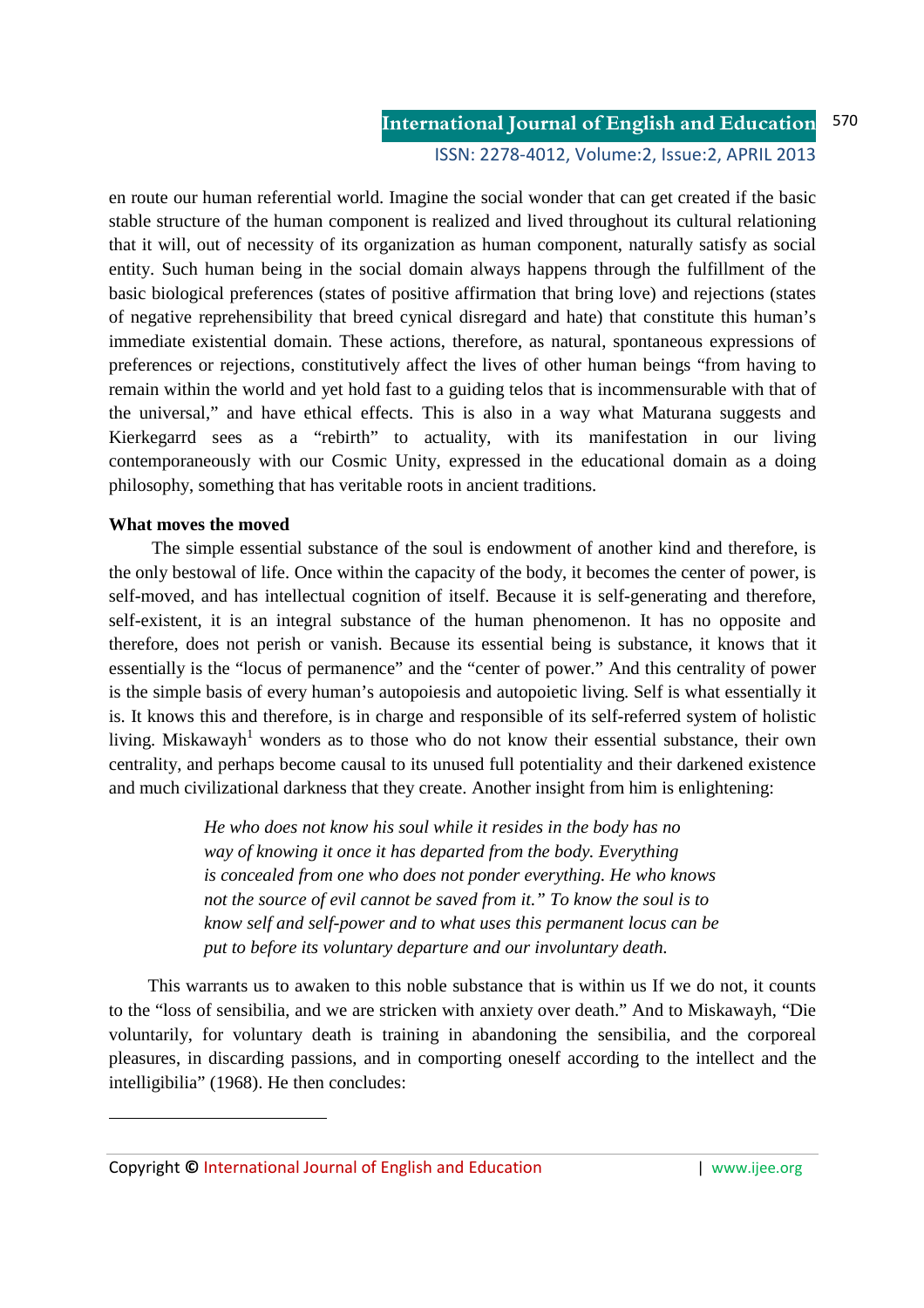#### **International Journal of English and Education** 571

ISSN: 2278-4012, Volume:2, Issue:2, APRIL 2013

 *This is wisdom derived from ancient revelations and the rest is self-revelatory. So pondering in solitude and devotion, removing our senses from affectations and becoming receptive for that for which we have readied ourselves. And so we may solve different problems, recite poetry, recollect, understand, and so on. If we turn in this way to a star, readying ourselves, we receive the form and influence as the star receives what it is ready to receive from the Creator.* 

This is preparation for the performance of tasks that self has chosen for itself and that have the seeds of its rebirth. And the simple basic state, which the human subject enters after being, and before any identity gets constructed (with all metaphysical essentials- intelligence, soul, nous, spirit-immaterial some-Thing), is of nothingness. It is a basic and unique perceptible characteristic of human existence and its uniqueness continues in her/his unknowing it. We know we are a body, but unlike others, a body with consciousness, with intellectual cognition and spiritual realization. This immediately entwines both body and mind in our self and engages metaphysical attention to what happens therein:

> *Privileging, as they are wont to do, seeing (theorin), thinking, consciousness, metaphysicians seek to determine exactly what it is that we are conscious of when we exist consciously. Is it ideas in our own mind? Or is it movements in our body? And how can we be certain that we are conscious of what we think we are conscious of, not merely oneirically imagining the whole thing?*

Thus, Ricoeur (1981) extends his phenomenological gaze in Hermeneutics Of (Inter)Subjectivity to think of the human mind in the arena of consciousness where it lives in experiential domains that are linguistically expressed, "But is the human person, the self, the subject, am I, are you nothing but, nothing more than bundle of conditioned reflexes, a flow of neural impulses, a selfprogramming computer, a haphazard colony of selfish genes?" This is serious reflection on the consequential human condition of this intense neural activity that pervades human being today, and ironically brings the dehumanizing reduction of the self that it has inadvertently brought to itself. This was this human's preferential choice and in a mood of arrogant preference and arresting the quality of choice, s/he calls it success. With this unconscious reductionist behavior, the human observer still remains in the center of things. This is the physical reality and shall remain so till human is.

 A simple question then, arises: what is that we are not conscious of when we exist selfconsciously? If we begin to think of this state as *nothingness,* and feel this no-thing as indeed it is, if substance is taken as the paradigm of being, before any formal identity gets constructed as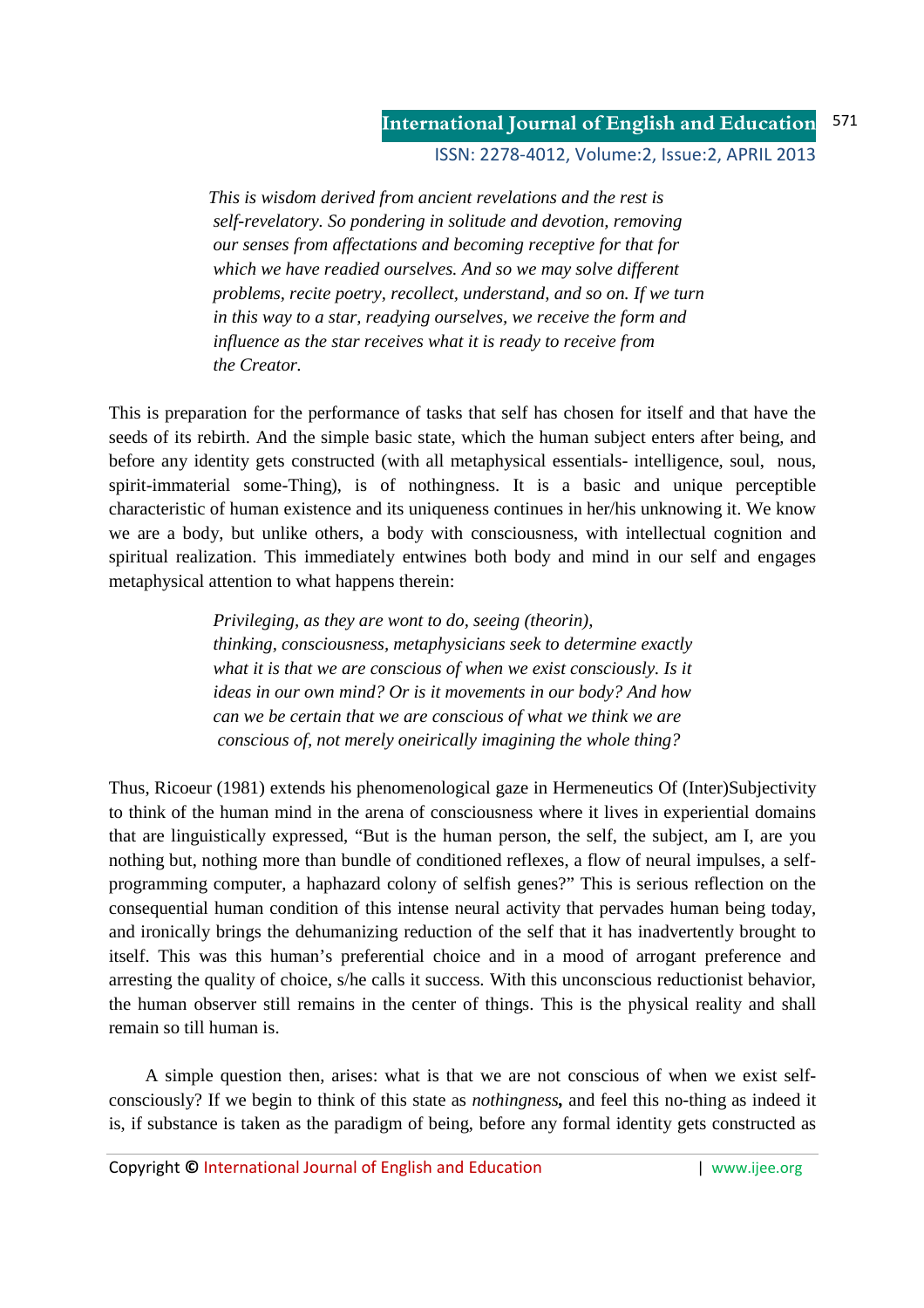result of consciousness, and then, reflectively experience "consciousness as nothingness" (Ricoeur, 1981), as Sartre, for instance, did, and let that state continually coexist before our becoming, we may "make better sense of the fundamentally human question, which simply will not go away, of what it means to be a subject, a human person." Perhaps, this nothingness is after all not-so-nothing a state as we deem it self-consciously, and we may turn out to be some-thing more than our overt "nothing," some-thing more than "a bundle of conditioned reflexes." Speaking Ricoeur's language, if the "essence" of consciousness is not to be what it is and to be what it is not, does it downplay sense if the "essence" of consciousness remains nothingness as an experiential state throughout existence? If it already is that, as a result of intense neural activity, what else would it be? That is the quest of inward knowing, and as I read Ricoeur, it is the "essence" of metaphysics in terms of Nietzsche's opposites, as he called them, such as appearance-reality, sensible-intelligible, material-immaterial, becoming-being, fact-essence, practice-theory and of course, matter and spirit.

 Thinking metaphysically of human becoming in the above perspective, it is realized that we live in the body and select spiritual consciousness along with emotional awareness for our living practice. Using psychoanalyst Roy Schafer's words, the self becomes "an experiential phenomenon, a set of more or less stable and emotionally felt ways of telling oneself about one's being and one's continuity through change" (in Shalom, 1984). So in the act of being nothing, self finds itself and 'deep me' only through this act. And remembrance of this act is causal to transformation that furthers activity from oneself to yourself and innumerable other selves. Self then becomes the act, the site of self's practice, where with the hidden inwardness, self and others as narrative constructs as practitioners coexist in attunement. Their accouplement (Ricoeur) or Maturana' structural coupling, or as Husserl called it, "the mutual confirmation of its communal being" is the vast ex-change program of metapoiesis, from mere being unto becoming is Desire's desire of self-actualization, but also desiring each other's desire as selfdesire, and actively creating possibilities by being-in-truth so that we are just who we are, plain human.

 This being cannot step out of this coal*escence,* as it the basis of the relational dynamics and structure of the human cosmos. Remoteness from this cosmic will be our ungrounding. In the event of relation, the human presence as embodied being becomes actual as words of deed actualize in the creative work of goodness that follows. In this context, Tusi seeks the recreation of the form which is represented, and says*,* "in the soul of the disciples that becomes identical to that which is represented in the instructor's soul, and once the disciples know this and through the knowledge of their instructor, a deep primordial trust is formed." Both in silent agreement at their arrival know that "there will be no differentiation and multiplicity between their souls; and once the veil is removed, they reach their instructor," and are united with her/his oneness, knowing their identical arrival and return.